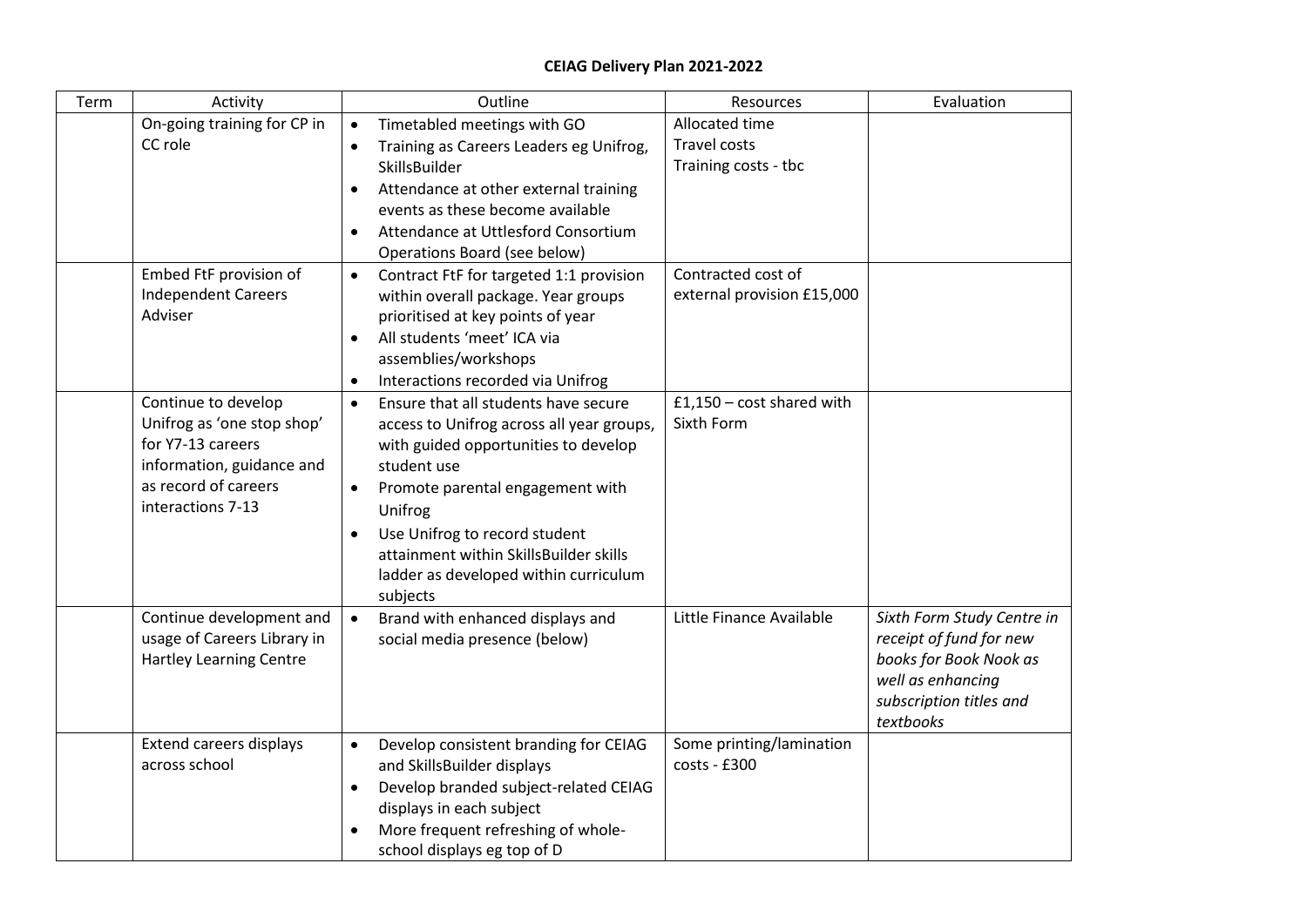|              |                                                                                                                                                                                                                 | D2 display to more visible location<br>$\bullet$                                                                                                                                                                                                                                                                                |                                               |                                                                                                        |
|--------------|-----------------------------------------------------------------------------------------------------------------------------------------------------------------------------------------------------------------|---------------------------------------------------------------------------------------------------------------------------------------------------------------------------------------------------------------------------------------------------------------------------------------------------------------------------------|-----------------------------------------------|--------------------------------------------------------------------------------------------------------|
|              | Develop electronic careers-<br>related information flows<br>to parents via web-site,<br><b>Parentmail and Twitter</b>                                                                                           | Improve web site profile for CEIAG,<br>$\bullet$<br>including whole-school branding<br>Enhance content of school web site to<br>$\bullet$<br>include links to Unifrog and key<br>external sites<br>Develop independent CEIAG Twitter<br>feed<br>Advertise key events/opportunities to<br>parents in relevant Year groups via TW | Who will lead on this?                        | Tracy Wood in main office<br>is the website guru                                                       |
|              | Relaunch Uttlesford 14-19<br><b>Strategic and Operations</b><br>Boards, to co-ordinate<br>provision with other local<br>secondary schools.<br>Assumes ongoing<br>employment of Anna<br>Choudry as Co-ordinator. | Attend Strategic and Operations Board<br>$\bullet$<br>meetings (PL/GO/CP)<br>Participate in planning and organisation<br>$\bullet$<br>of Consortium events for 2022-2023<br>Involvement in Education-Employer<br>$\bullet$<br>Roundtable, Dragons' Enterprise<br>Challenge, SAC Working Party, etc                              | GO time<br>AC funded via Consortium<br>funds  |                                                                                                        |
| Term<br>1a/2 | Re-establish programme of<br>lunch time 'Careers Drop-<br>Ins' to encourage<br>meaningful encounters                                                                                                            | Initially plan fortnightly drop-ins across<br>$\bullet$<br>range of employers/education<br>providers<br>Enhance publicity to students and<br>parents<br>Record student participation                                                                                                                                            |                                               | In Sixth Form, Careers<br>Apps is already doing this<br>with Matt Toogood and<br>Sharon Bertie leading |
| Term 3       | Finalise revised model for<br>Y9/10 work experience                                                                                                                                                             | Evaluate options for reinstatement of<br>$\bullet$<br>work experience in Years 9 and 10, with<br>possible mixed model using VWEX for<br>students unable to organise own<br>placements.                                                                                                                                          | FtF cost £1650 if all<br>students participate | Review model for Y12s at<br>end of June, building on<br>contacts from 2020                             |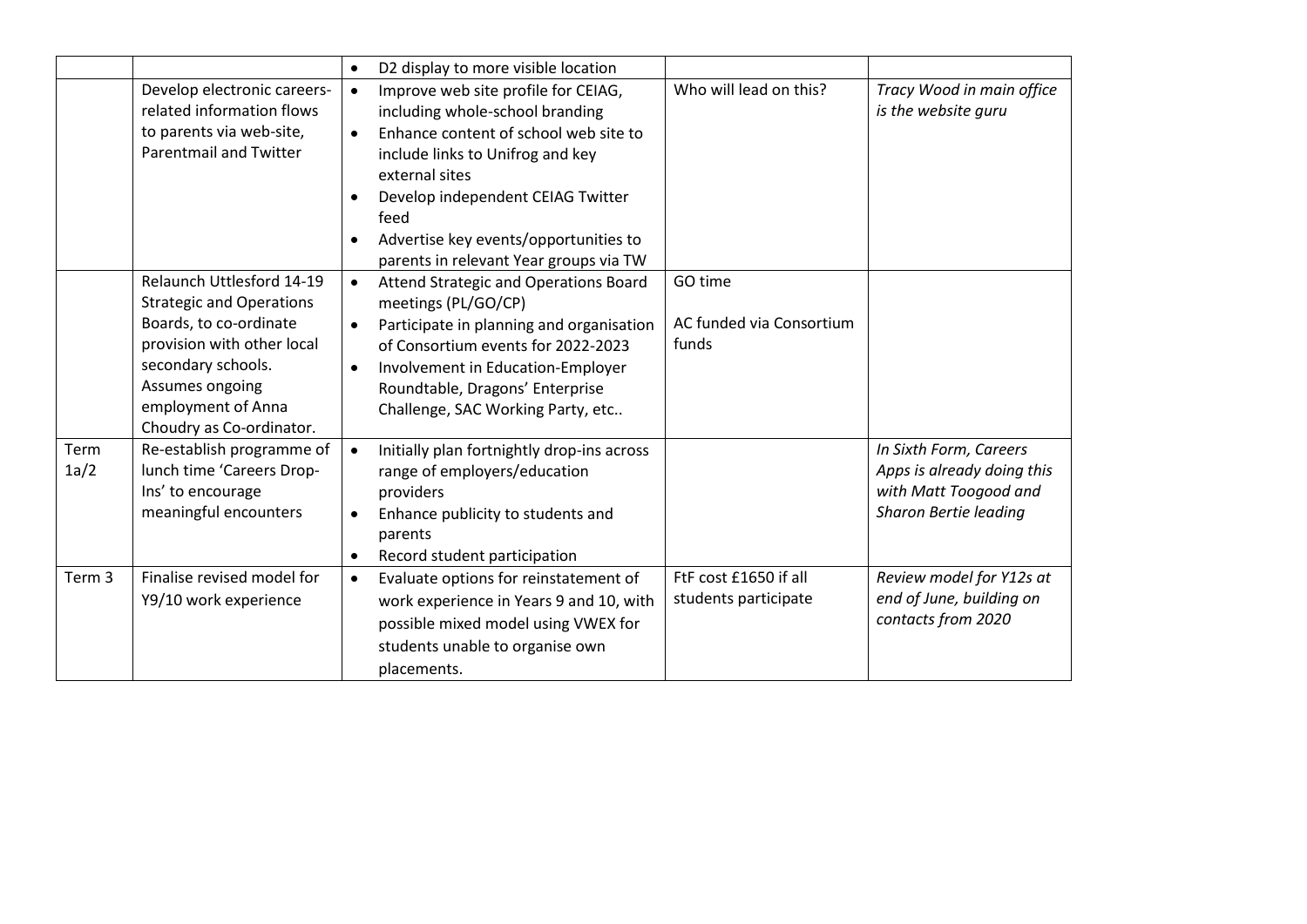Summary of Planned CEIAG Activities by Year Group

|                | Year Group: 7                      |                                                                                                       |  |  |
|----------------|------------------------------------|-------------------------------------------------------------------------------------------------------|--|--|
| Term           | Activity                           | Outline                                                                                               |  |  |
| See            | Careers Unit: 7/8 lessons within   | 7/8 lesson module to include:                                                                         |  |  |
| Carousel       | <b>PSHE Carousel</b>               | Baseline assessment; logging into Unifrog; Unifrog Personality Profile; using Unifrog Careers Library |  |  |
|                |                                    | Exploring Unifrog: 'dream job' and 'treasure hunt'                                                    |  |  |
|                |                                    | Unifrog 'Interests' quiz; online salary calculator (finance education)                                |  |  |
|                |                                    | Work-related skills and Unifrog/SkillsBuilder Competencies                                            |  |  |
|                |                                    | Using Unifrog Competencies Tool to record skill development using CAR approach                        |  |  |
|                |                                    | Using Unifrog Activities tool                                                                         |  |  |
|                |                                    | LMI - range of jobs available within one organisation (NHS)                                           |  |  |
|                |                                    | Additional lesson on Phishing (as required) (online safety/finance education)                         |  |  |
| 1 <sub>b</sub> | Enterprise activity - Y7 Charities | Tutor groups develop innovative ways to run fund-raising stalls. Record on Unifrog                    |  |  |
|                | Fayre input to Charities Week      |                                                                                                       |  |  |
| 2 <sub>b</sub> | Assembly on gender bias in wider   | Assembly to all year groups, also highlighting subject-based information                              |  |  |
|                | careers and in SWCHS GCSE and      |                                                                                                       |  |  |
|                | <b>GCE options</b>                 |                                                                                                       |  |  |
| 3a tbc         | Form the Future "What's My         | Carousel for whole year group                                                                         |  |  |
|                | Line?"                             |                                                                                                       |  |  |

| <b>Year Group: 8</b> |                                |                                                                                                                                                                                                                                                                                                                                                                                                                               |  |
|----------------------|--------------------------------|-------------------------------------------------------------------------------------------------------------------------------------------------------------------------------------------------------------------------------------------------------------------------------------------------------------------------------------------------------------------------------------------------------------------------------|--|
| Term                 | Activity                       | Outline                                                                                                                                                                                                                                                                                                                                                                                                                       |  |
| See                  | Careers Unit: 4 lessons within | 4 lesson module to include:                                                                                                                                                                                                                                                                                                                                                                                                   |  |
| Carousel             | <b>PSHE Carousel</b>           | Baseline assessment; Y8 SkillsBuilder Competencies handout; Unifrog 'What Are Skills' Lesson; SkillsBuilder<br>Checklist<br>Review SkillsBuilder Checklist - identify areas to develop; Unifrog 'Competencies Bingo'; reinforce using Unifrog<br>Competencies Tool with CAR method<br>Unifrog Careers Library - link to (link to Y8 options); using Locker to record snapshots; explore Unifrog 'Read,<br>Watch, Listen' tool |  |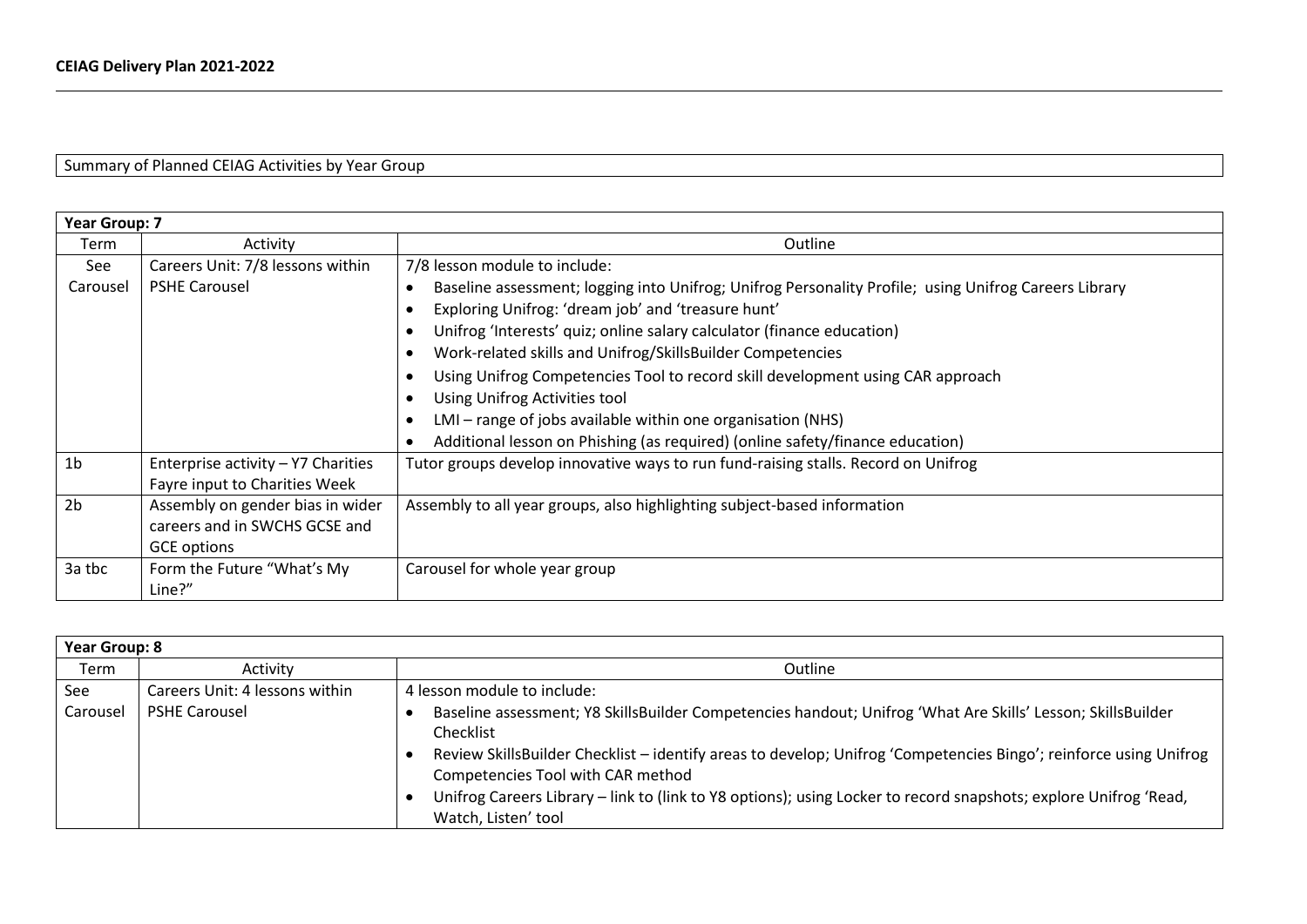|                |                                                                                                                     | Introduction to Unifrog CV Tool; students draft CV based on likely/actual choices for Y9; using Unifrog Locker;<br>٠<br><b>Baseline Assessment Plenary</b>                        |
|----------------|---------------------------------------------------------------------------------------------------------------------|-----------------------------------------------------------------------------------------------------------------------------------------------------------------------------------|
| Term 1         | Form the Future Decision Making<br>Workshops - 2 hour session in<br>forms                                           | Students undertake 2 hour workshop with FtF Careers Adviser as input to Y8 initial options choices. Students<br>complete and retain booklet.                                      |
| 2a             | Parental briefing on Y8 options<br>process                                                                          | Evening event to parents of 2 x half-year groups to provide information on choices available and the options<br>process. To include detailed briefing on 2-stage options process. |
| 2 <sub>b</sub> | Extended student assembly onY8<br>options process                                                                   | Extended assembly to provide information on choices available and the options process. To include detailed briefing<br>on 2 stage options process.                                |
| 3a             | Individual guidance on careers<br>options                                                                           | SLT guided discussions to review options choices. Additional guidance for SEND students via CP and Team                                                                           |
| 2a tbc         | <b>MAG Stansted Aerozone Event</b>                                                                                  | Science/CEIAG input to 60 girls by 3 female staff from Stansted Airport, including pilot and engineer. Aim to<br>promote science-based careers in aviation sector.                |
| 2 <sub>b</sub> | GO assembly on gender bias in<br>wider careers and in SWCHS GCSE<br>and GCE options Possible Lorna<br>Dallas input. | Assembly to all year groups, also highlighting subject-based information                                                                                                          |
| 2 <sub>b</sub> | <b>Science Week</b>                                                                                                 | Medical Mavericks or other inputs highlighting career options in NHS/Science; poster display                                                                                      |
| 3a tbc         | Tbc: possible Form the Future<br>"Enterprise Day"                                                                   | All students work with employers supplied by FtF                                                                                                                                  |

| Year Group: 9 |                                  |                                                                                                                     |
|---------------|----------------------------------|---------------------------------------------------------------------------------------------------------------------|
| Term          | Activity                         | <b>Outline</b>                                                                                                      |
| See           | Careers Unit: 4 lessons within   | 4 lesson module to include:                                                                                         |
| Carousel      | <b>PSHE Carousel</b>             | Baseline assessment RAG; Y9 Unifrog Careers Library Treasure Hunt to inform Y9 options choices                      |
|               |                                  | Unifrog 'Escape Room' exercise to develop wider use of Unifrog for research                                         |
|               |                                  | Introduction to work experience in Year 9; Writing an application letter highlighting work-related skills achieved; |
|               |                                  | Homework: Barclays LifeSkills virtual work experience                                                               |
|               |                                  | Update CV using Unifrog CV Tool based on GCSE options; Retain in Locker; Baseline Assessment Plenary                |
|               |                                  |                                                                                                                     |
| Term 2        | Form the Future Pathways         | Students undertake 2 hour workshop with FtF Careers Adviser as input to Y9 options choices. Students complete       |
|               | Workshops - 2 hour session       | and retain booklet.                                                                                                 |
| Term 2        | Student and parent briefings for | Extended assembly/parental briefing to provide information on choices available and the options process.            |
|               | <b>GCSE</b> options choices      |                                                                                                                     |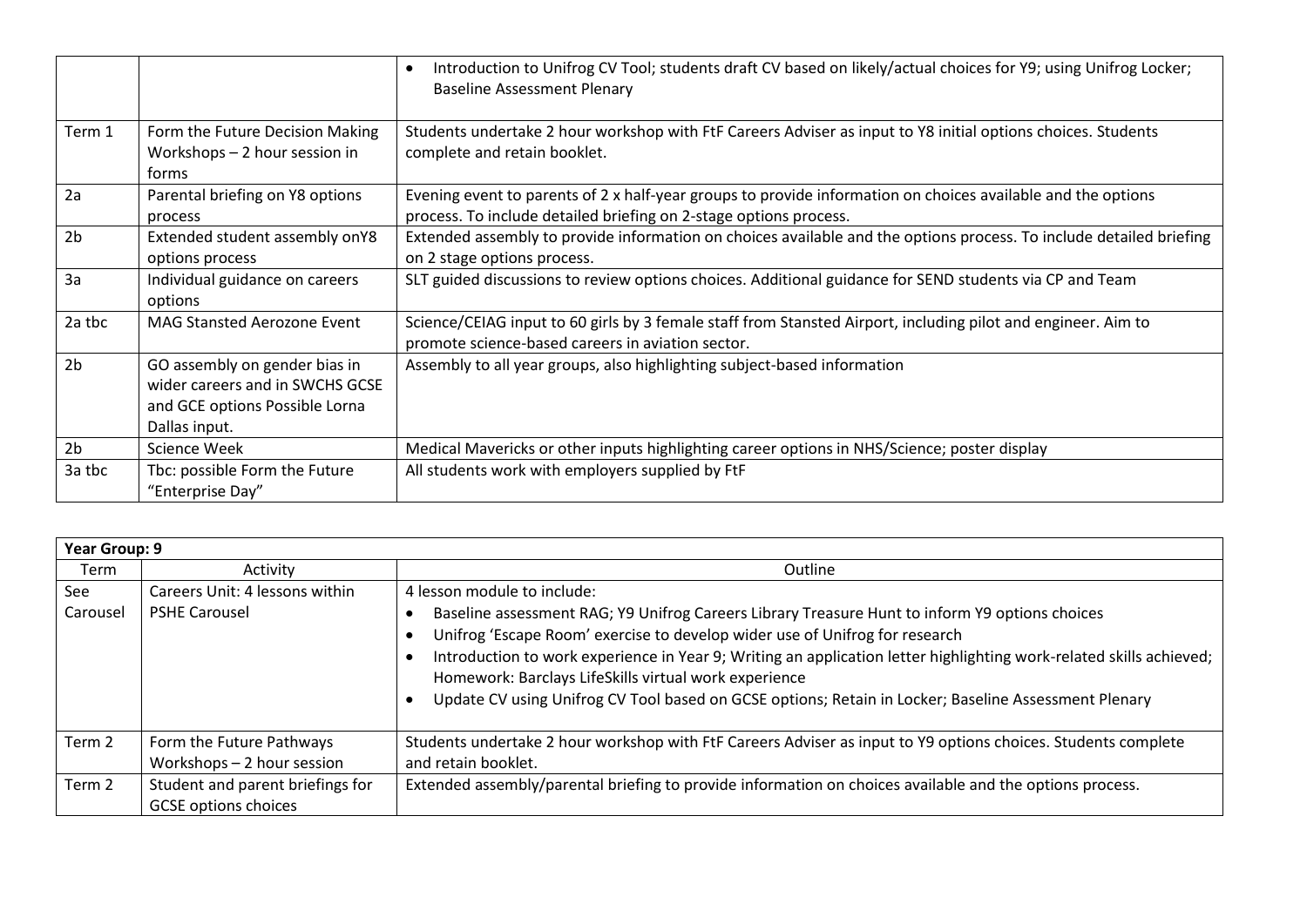| 2 <sub>b</sub> | GO assembly on gender bias in   | Assembly to all year groups, also highlighting subject-based information                                |
|----------------|---------------------------------|---------------------------------------------------------------------------------------------------------|
|                | wider careers and in SWCHS GCSE |                                                                                                         |
|                | and GCE options                 |                                                                                                         |
| 2 <sub>b</sub> | Go to Work With Parent/Carer    | Work experience opportunity. Virtual work experience (VWEX) for students unable to arrange. Need active |
|                | Day                             | preparation and evaluation via Unifrog                                                                  |
|                |                                 |                                                                                                         |
|                |                                 | OR                                                                                                      |
|                |                                 |                                                                                                         |
|                |                                 | FtF VWEX for all students                                                                               |

| Year Group: 10 |                                    |                                                                                                                   |
|----------------|------------------------------------|-------------------------------------------------------------------------------------------------------------------|
| Term           | Activity                           | Outline                                                                                                           |
| 3a             | Form the Future Employability      | Students undertake 2 hour workshop with FtF Careers Adviser as initial input to Y11 progression process. Students |
|                | Skills Workshops - 2 hour sessions | complete and retain booklet.                                                                                      |
| 2 <sub>b</sub> | GO assembly on gender bias in      | Assembly to all year groups, also highlighting subject-based information                                          |
|                | wider careers and in SWCHS GCSE    |                                                                                                                   |
|                | and GCE options.                   |                                                                                                                   |
| 3 <sub>b</sub> | 'World of Work' as part of         | Inspirational 'enterprise' talk - Junior Ogunyemi<br>$\bullet$                                                    |
|                | <b>Activities Week</b>             | Speakers on careers options                                                                                       |
|                |                                    | Speakers on progression options                                                                                   |
|                |                                    | CV preparation using Unifrog                                                                                      |
| 3 <sub>b</sub> | (Virtual) Work Experience          | Virtual work experience (VWEX) for students unable to arrange. Need active preparation and evaluation via Unifrog |
|                |                                    |                                                                                                                   |
|                |                                    | OR                                                                                                                |
|                |                                    |                                                                                                                   |
|                |                                    | FtF VWEX for all students                                                                                         |
|                |                                    |                                                                                                                   |
| 3 <sub>b</sub> | 'Raising Aspirations' as part of   | SkillsBuilder 'Commit to Confidence' Days (2)                                                                     |
|                | <b>Activities Week</b>             |                                                                                                                   |
| $1b-3b$        | Targeted visits                    | World Skills day; CRC; Harlow College; SAC                                                                        |

| Year Group: 11 |                              |                                                                                                          |
|----------------|------------------------------|----------------------------------------------------------------------------------------------------------|
| Term           | Activity                     | Outline                                                                                                  |
| 1a             | Assembly and Tutor inputs on | Inputs to highlight post-16 progression opportunities: SWCHS Sixth Form; SAC; other providers; colleges; |
|                | progression options using    | apprenticeships.                                                                                         |
|                | resources in tutor time      |                                                                                                          |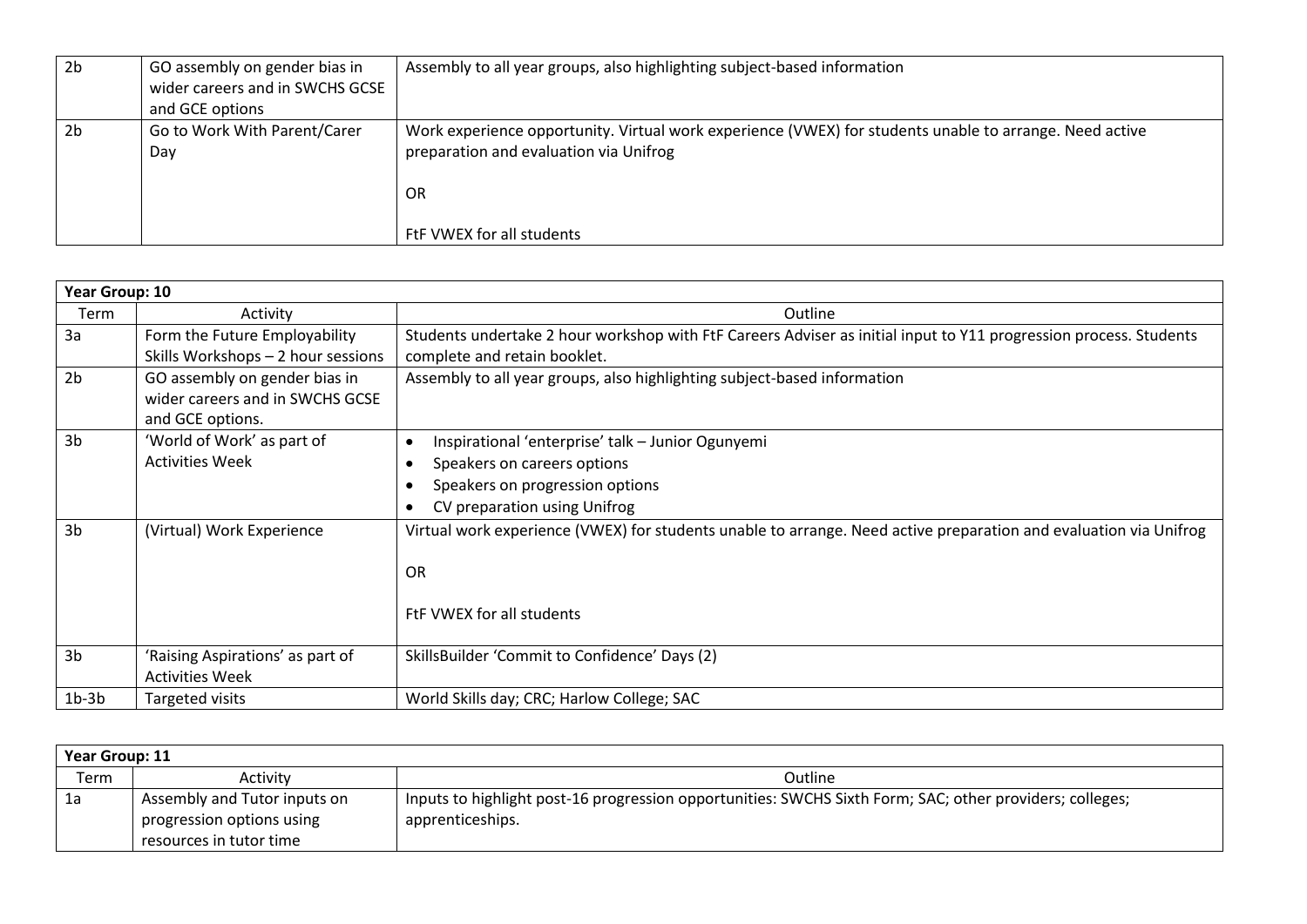| 1 <sub>b</sub> 9<br><b>Dec</b> | FtF Assembly and Workshop             | Assembly to whole year group with subsequent Decision-Making Workshop for all students                             |
|--------------------------------|---------------------------------------|--------------------------------------------------------------------------------------------------------------------|
| 1a/1b                          | Priority appointments with FtF ICA    | Guided appointments or on request via SSO                                                                          |
| 2a 6 Feb                       | Form the Future 'Mock Interviews'     | Individual interviews for selected students using Y10 CVs with employers                                           |
| 1 <sub>b</sub>                 | FtF Group Inputs and 1:1 guidance     | Up to 5 days support to 5-6 students per day                                                                       |
|                                | to support apprenticeship             |                                                                                                                    |
|                                | applications                          |                                                                                                                    |
| 1 <sub>b</sub>                 | Tutor-led guidance on applications    |                                                                                                                    |
|                                | for Sixth Form, college, etc.         |                                                                                                                    |
| 1a/1b                          | Sixth Form guidance discussions       | All students receive detailed guidance discussion following Sixth Form applications                                |
| 2 <sub>b</sub>                 | GO assembly on gender bias in         | Assembly to all year groups, also highlighting subject-based information                                           |
|                                | wider careers and in SWCHS GCSE       |                                                                                                                    |
|                                | and GCE options                       |                                                                                                                    |
| 2 <sub>b</sub>                 | Intended Destinations Survey for      | Data capture via bespoke survey developed in house. Aim for 100% identified ID                                     |
|                                | ECC                                   |                                                                                                                    |
| 3 <sub>b</sub>                 | Sixth Form induction                  | Students start Sixth Form courses but can sample other subjects                                                    |
| Summer                         | Staff/ICA available on results day to | Use ID as basis to monitor successful applications. ICA available to guide students where progression is an issue. |
|                                | offer progression guidance as         |                                                                                                                    |
|                                | applicable                            |                                                                                                                    |
|                                |                                       | <b>TOTAL</b>                                                                                                       |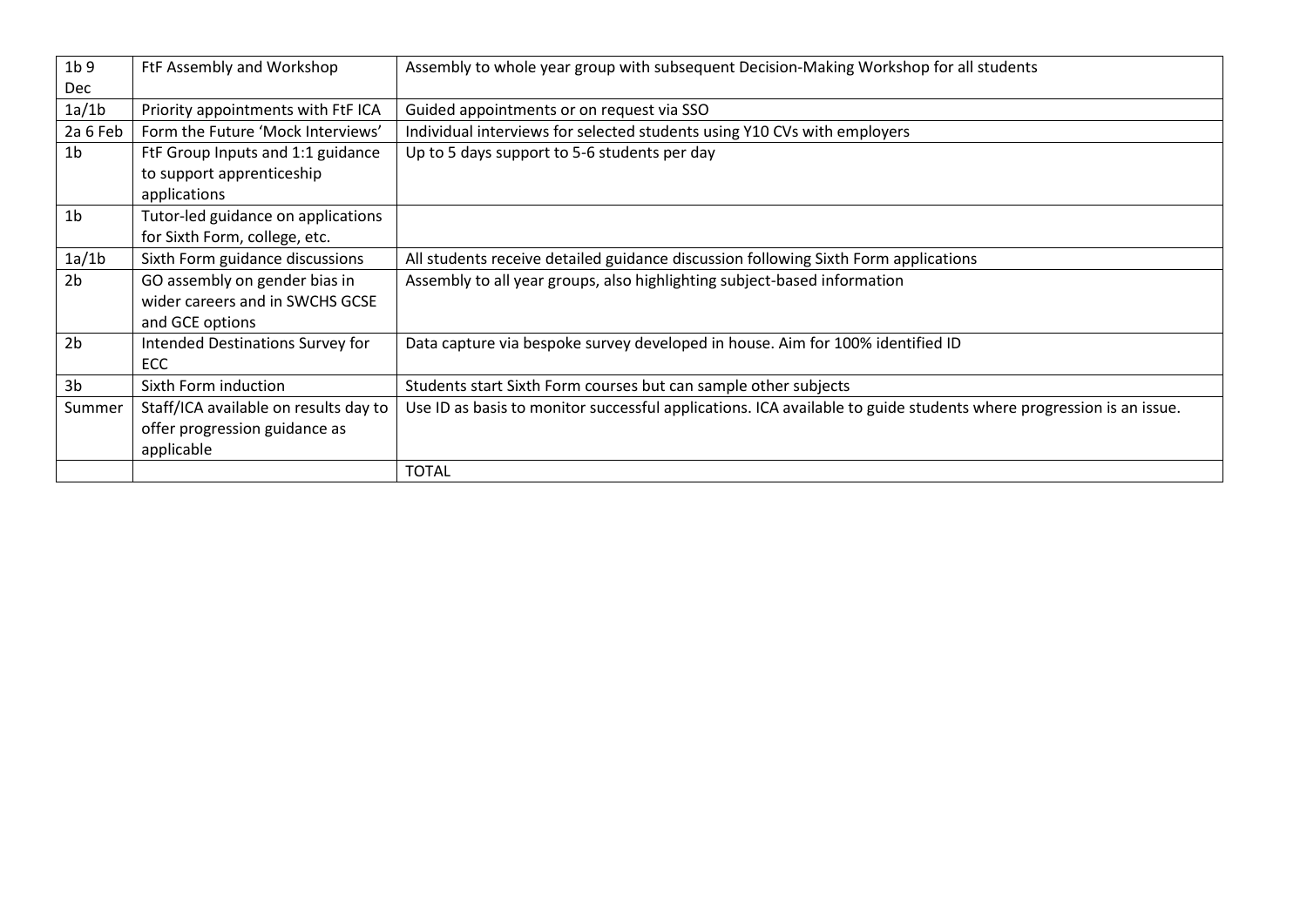## **Sixth Form**

| Term           | Activity                                                                                             | Outline                                                                                                                                                             |
|----------------|------------------------------------------------------------------------------------------------------|---------------------------------------------------------------------------------------------------------------------------------------------------------------------|
| 1a             | Assembly and Tutor inputs on<br>progression options                                                  | Inputs to highlight post - 18 progression opportunities: universities, careers & apprenticeships.                                                                   |
| 1a Sept        | Welcome to Year 12 evening:<br>introduce parents to all post -18<br>options including non-university | Part of presentations on showing post -18 progression options                                                                                                       |
| 1a             | Launch Unifrog for 6 <sup>th</sup> Form<br>students                                                  | Assembly and tutor time demonstrating and beginning to complete sections on Unifrog                                                                                 |
| 1 <sub>b</sub> | Prepare CVs for Rotary Club<br>evaluation and feedback                                               | Assembly and tutor inputs on CV writing                                                                                                                             |
| 2a             | Launch Work Experience<br>preparation                                                                | Assembly and tutor time to start preparation for summer work experience.<br>Utilise companies used in previous years.                                               |
| 2a             | Aspiration: develop options for<br>post-18 progression                                               | Assembly and tutor led prompts to develop an understanding of breadth of options.                                                                                   |
| 2a Feb         | National Apprenticeship Week                                                                         | Assembly and tutor time plus Academic Enrichment lecture.<br>Breaking stereotypes of apprenticeships.<br>Encourage students to take part in events during the week. |
| 2 <sub>b</sub> | Reflect on CV (and Interview<br>feedback)                                                            | Tutor time and individual student time to review feedback on Rotary assessed CVs (and interview)                                                                    |
| 2 <sub>b</sub> | Identify support needs for<br>students                                                               | Survey all students to help identify their future progression goals and hence the most appropriate tutor groups and<br>ongoing support.                             |
| 3a             | <b>National Careers Week</b>                                                                         | Focus on possible future careers through teams and tutor time                                                                                                       |
| 3 <sub>b</sub> | <b>UCAS Discovery Week (and Day)</b>                                                                 | Introduced in assembly and tutor time.<br>Opportunities to visit in person or virtually possible future destinations.                                               |
| 3 <sub>b</sub> | <b>Work Experience</b>                                                                               | Students complete a one-week work experience.                                                                                                                       |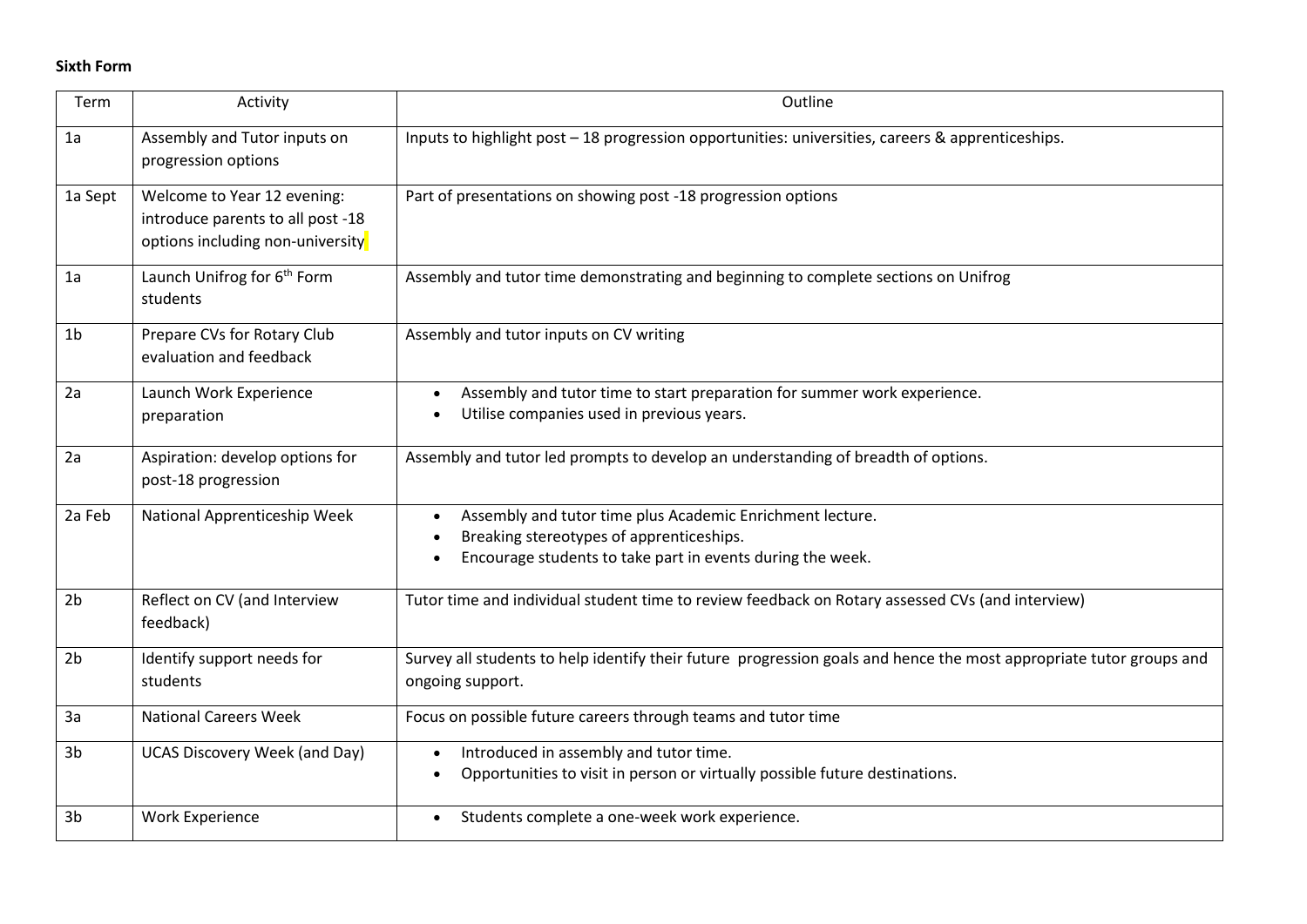|                |                                                                                | Followed by reflection on the experience.<br>$\bullet$                                                                                                                                                             |
|----------------|--------------------------------------------------------------------------------|--------------------------------------------------------------------------------------------------------------------------------------------------------------------------------------------------------------------|
| 3 <sub>b</sub> | Progression                                                                    | Assembly and tutor time supporting students firm up their choices.                                                                                                                                                 |
| 3a/3b          | Form the Future interviews                                                     | 1:1 1 hr interviews for students who are unsure of their progression direction.<br>$\bullet$<br>Preparation for students provided.<br>Report produced and reflected upon.                                          |
| All year       | Inform all students of careers<br>related opportunities                        | Use of specific teams and channels to inform students of any relevant work-related opportunity such as work<br>experience, visits, apprenticeships, webinars, local employment, etc. Partner school with InvestIn. |
| All year       | Partner school with InvestIn and<br>close working with Speakers for<br>Schools | Regular employment related experience opportunities posted, including special offers for bursary students and<br>limited mentoring.                                                                                |
|                |                                                                                | TOTAL                                                                                                                                                                                                              |

| Term     | Activity                                                                                          | Outline                                                                                                                                                                                                                 |
|----------|---------------------------------------------------------------------------------------------------|-------------------------------------------------------------------------------------------------------------------------------------------------------------------------------------------------------------------------|
| 1a       | Assembly and Tutor inputs on<br>progression options                                               | Inputs to highlight post - 18 progression opportunities: universities, careers & apprenticeships.                                                                                                                       |
| 1a Sept  | Year Ahead Year 13 evening: re-<br>stress range of options to parents<br>including non-university | Part of presentations on showing post -18 progression options                                                                                                                                                           |
| 1a       | Launch Career Apps                                                                                | For students considering routes directly into employment or apprenticeships and those who are unsure and<br>need urgent support in identifying possible routes.<br>This starts fortnightly Drop In for all Career Apps. |
| All year | Continued support to Career App<br>students                                                       | Fortnightly Drop-In sessions for Career App students plus targeted skills development sessions such as CV<br>writing, preparing for interviews etc.<br>Staff mentoring for specific sectors<br>$\bullet$                |
| All year | Support Career App students with<br>targeted opportunities                                        | Use of specific teams and channels to tailor information to students of any specific work and apprenticeship-based<br>opportunities                                                                                     |